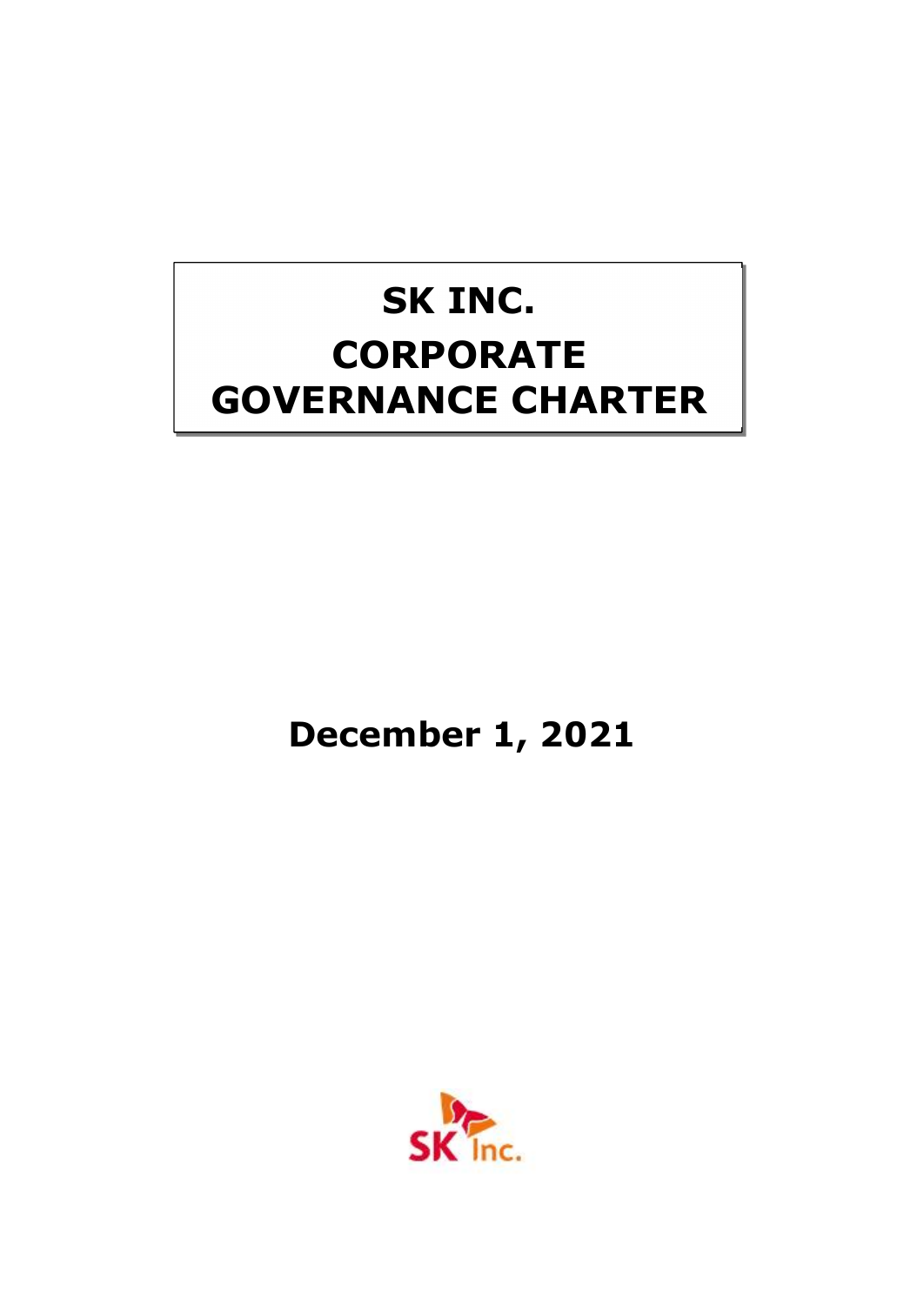

## **Preamble**

The ultimate managerial objective of SK Inc. (the "Company") is to pursue the happiness of those who chose SK with the belief that being with SK can result in greater happiness (the "members") and stakeholders of the Company.

The Company, as the framework and foundation upon which members and stakeholders continuously pursue happiness, should achieve its ultimate goal of sustained progress by maintaining stability and growth.

The Company should enhance economic and social values for the happiness of stakeholders, and thereby develop mutual trust with stakeholders to increase the total value of SK, composed of economic and social values, and achieve sustainable growth.

The Company provides various stakeholders with the following values:

The Company

provides its customers with a variety of values and earns their trust by continuously satisfying them, ultimately developing along with its customers;

creates a fair and competitive ecosystem with its business partners, and promotes mutual development through a virtuous circle of cooperation based on the ecosystem;

increases its enterprise value by continuously creating shareholder value; and

grows along with the wider community by playing a variety of roles needed in the community, such as environmental protection, creation of new jobs, improvement of quality of life, and contribution to local communities.

In addition, the Company should make a consistent effort to find a balance between the happiness of stakeholders and consider this in both the present and the future to remain sustainable over the long-term.

If deemed that it is required for pursuing the happiness of members and stakeholders and its sustainable growth, the Company may voluntarily determine to mutually share and cooperate with member companies of SK group (consisting of member companies that have agreed to share their management philosophy and mutually cooperate in the business activities based on their own necessity and judgment, regardless of their shareholding ratio).<br>In this case, the Company should endeavor to contribute to the survival and

enhancement of value of the entire SK group, including the Company, through mutual sharing and cooperation.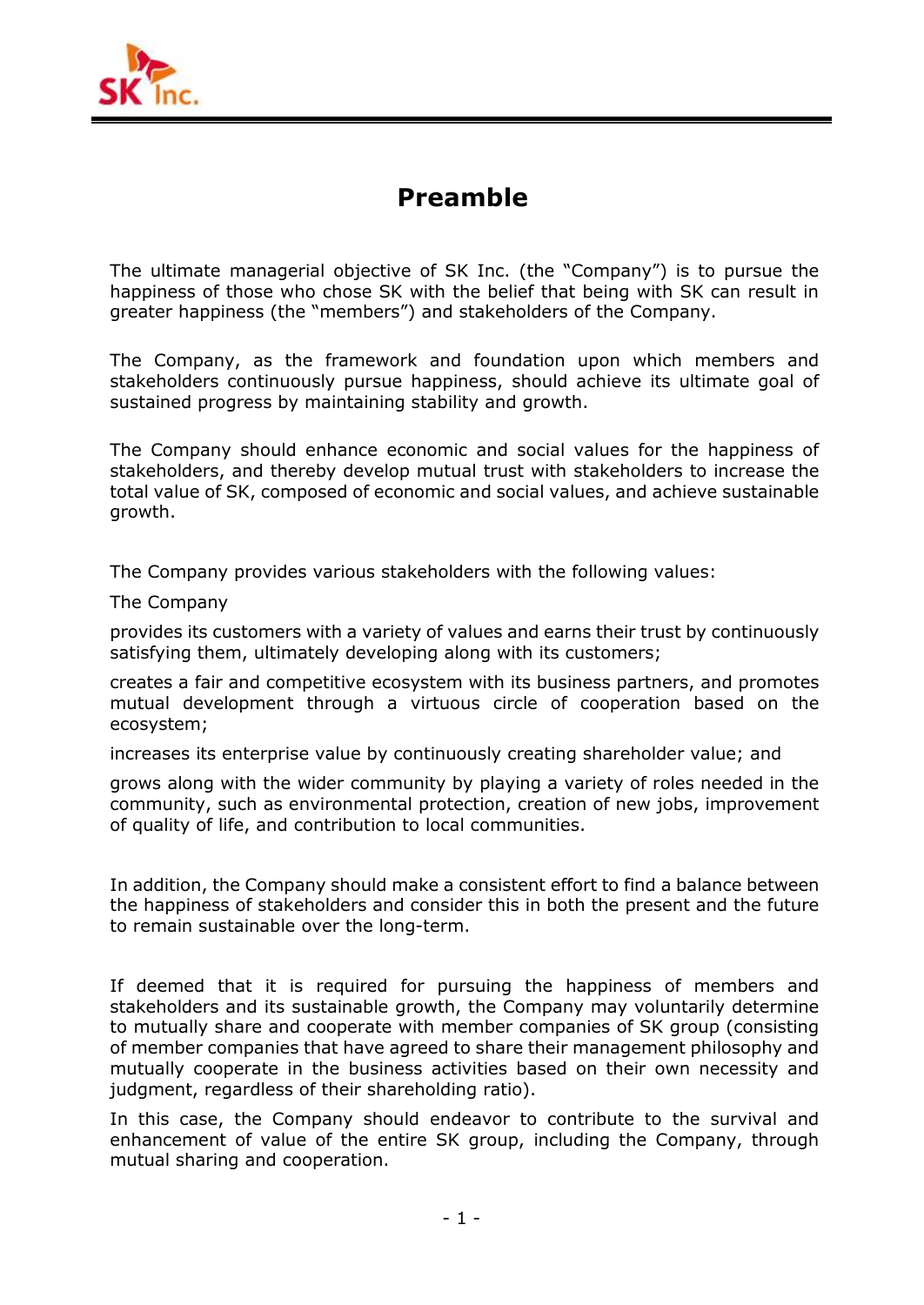

In order to achieve sustained progress by realizing the aforementioned management philosophy, the Company should establish a sound and transparent governance structure based on responsible management centered on the Board of Directors, and make a continuous effort to gain recognition therefor.

Following the resolution of the Board of Directors, the Company sets forth the Corporate Governance Charter of SK Inc. as follows, with the aforementioned management philosophy and commitment to the establishment of governance structure to realize this management philosophy.

> **December 1, 2021 SK Inc.**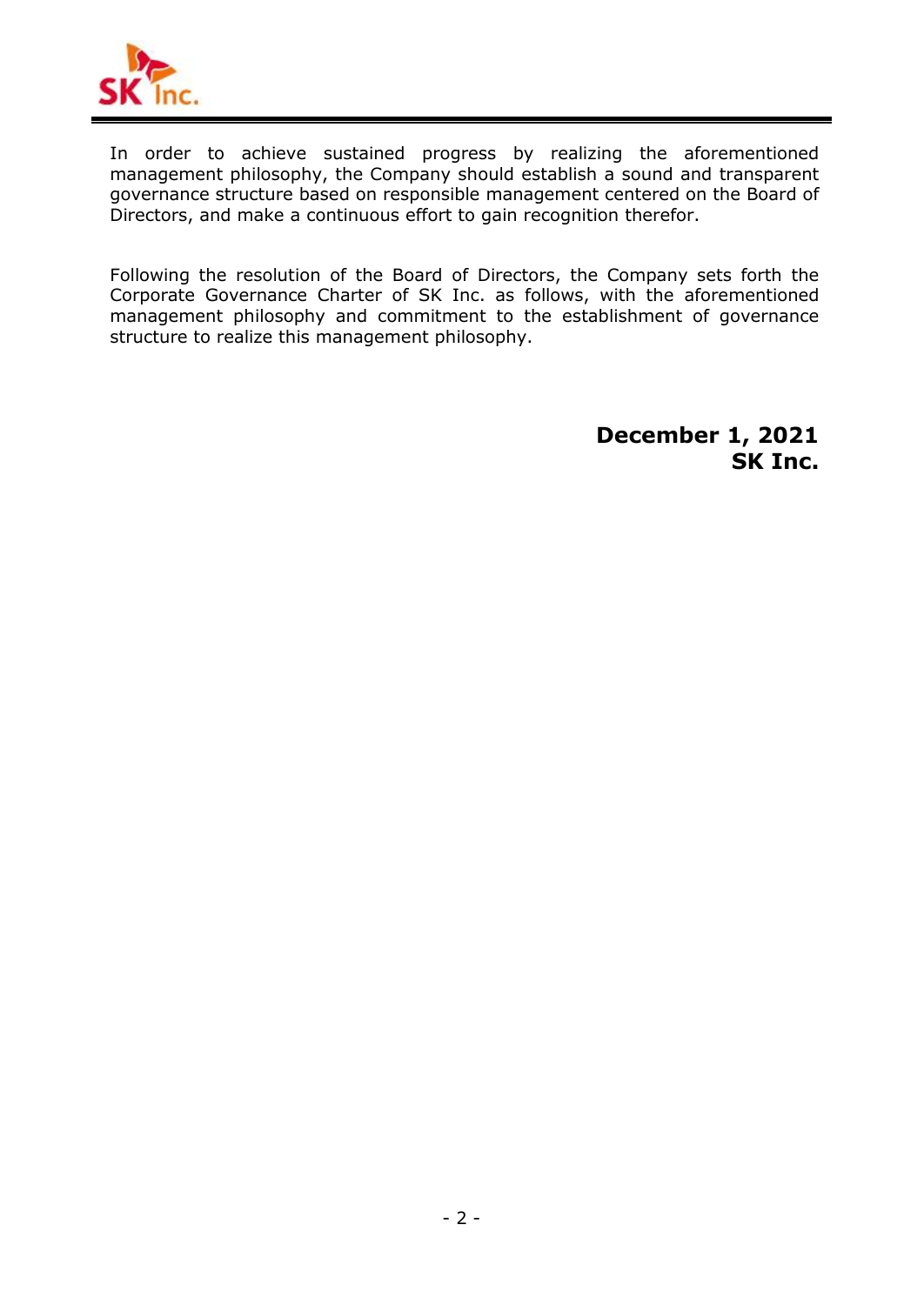

## **PART 1. RESPONSIBLE MANAGEMENT CENTERED ON THE BOARD OF DIRECTORS**

#### **CHAPTER 1. ROLES AND RESPONSIBILITIES OF THE BOARD OF DIRECTORS**

#### **Article 1. Objective**

- ① The Board of Directors shall acknowledge that the Company's ultimate managerial goal is to pursue happiness of members and stakeholders of the Company, and shall endeavor to accomplish this goal.
- ② The Board of Directors shall acknowledge that it should pursue the happiness of both members and stakeholders for the Company's sustainable progress, and shall consider this in the decision-making process.
- ③ The Board of Directors shall acknowledge that the Company may obtain greater economic value from stakeholders by providing social value, and shall endeavor to enhance cooperation and trust between the Company and stakeholders.

## **Article 2. Responsibilities**

- ① The Board of Directors is responsible for establishing and reviewing the Company's objective and management strategy to achieve the happiness of members and stakeholders and the Company's sustainable growth.
- ② The Board of Directors shall consider ESG management policies in determining the distribution of management resources and capital.
- ③ The Board of Directors shall endeavor to create a corporate culture pursuing sustainability, and to that end, shall monitor and review whether the Company's objective, value, management strategy, policies and practices coincide with a corporate culture pursuing sustainability.

## **Article 3. Authority and Functions**

- ① The Board of Directors shall have comprehensive authority with respect to the management of the Company.
- ② The Board of Directors shall make managerial decisions and supervise the management of the Company. The functions that the Board of Directors is to perform are as follows:
- 1. Establishment of managerial objective and strategy;
- 2. Review of transparency in accounting and sustainability;
- 3. Appointment/Dismissal of the representative director and supervision of the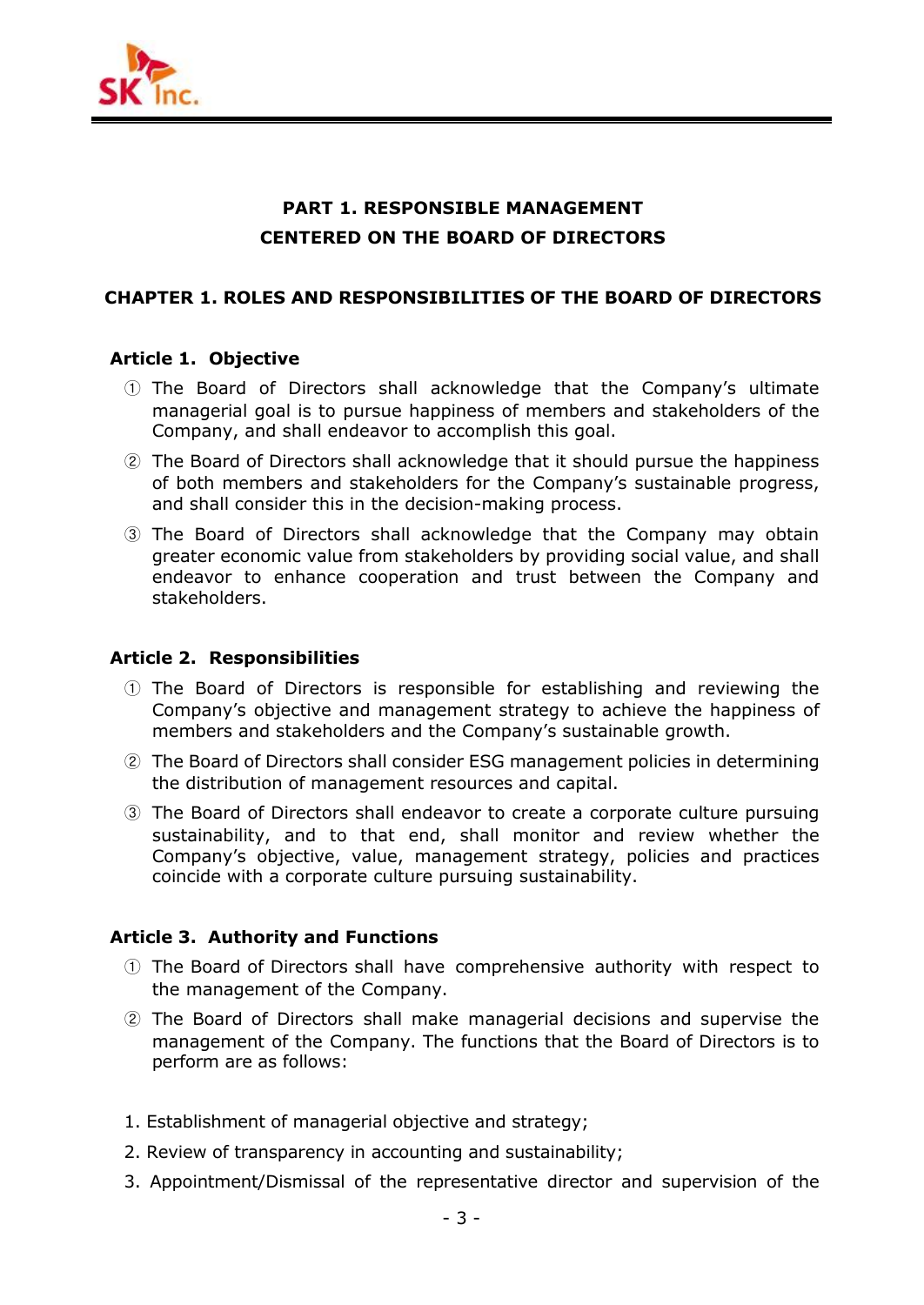

management;

- 4. Assessment of managerial performance and resolution on remuneration;
- 5. Decision-making for the improvement of ESG policy; and
- 6. Any other decision-making which has a material impact on the Company or relates to external trust.
- ③ Any deliberation or resolution of the Board of Directors shall be made in accordance with the regulation of the Board of Directors.

## **Article 4. Insider Trading and Self-Dealings**

- ① The Board of Directors shall supervise any insider trading or self-dealings through its internal control system, and the details of such trading or dealings shall be disclosed in accordance with a fair procedure.
- ② Any actthat has a material impact on the interests of the Company and the shareholders, such as merger, spin-off or capital transactions between member companies, shall be carried out in accordance with a justifiable procedure in which substantial fairness shall be ensured.
- ③ The Board of Directors shall record in the minutes of the Board of Directors' meeting any grounds for procedural justification and substantial fairness with regards to insider trading and self-dealings.

## **Article 5. Defense of Management Rights**

The Board of Directors shall decide whether to accept a takeover bid taking into account possibility of sustainable development of the Company, and the shareholders' interests, etc. in accordance with a legitimate procedure.

## **Article 6. Risk Management**

- ① The Board of Directors shall endeavor to systemically manage both nonfinancial and financial risks including ESG risks for the sustainable growth of the Company.
- ② The Board of Directors shall endeavor to establish an effective internal control system, etc. for systematic risk management.

## **Article 7. Chief Executive Officer Succession Policy**

The Board of Directors shall recruit and train persons who may become the chief executive officer such as the representative director, and establish a standardized system through which the Company may prepare for the expiration of term of office or resignation of the chief executive officer or any other contingency.

## **Article 8. Remuneration Policy**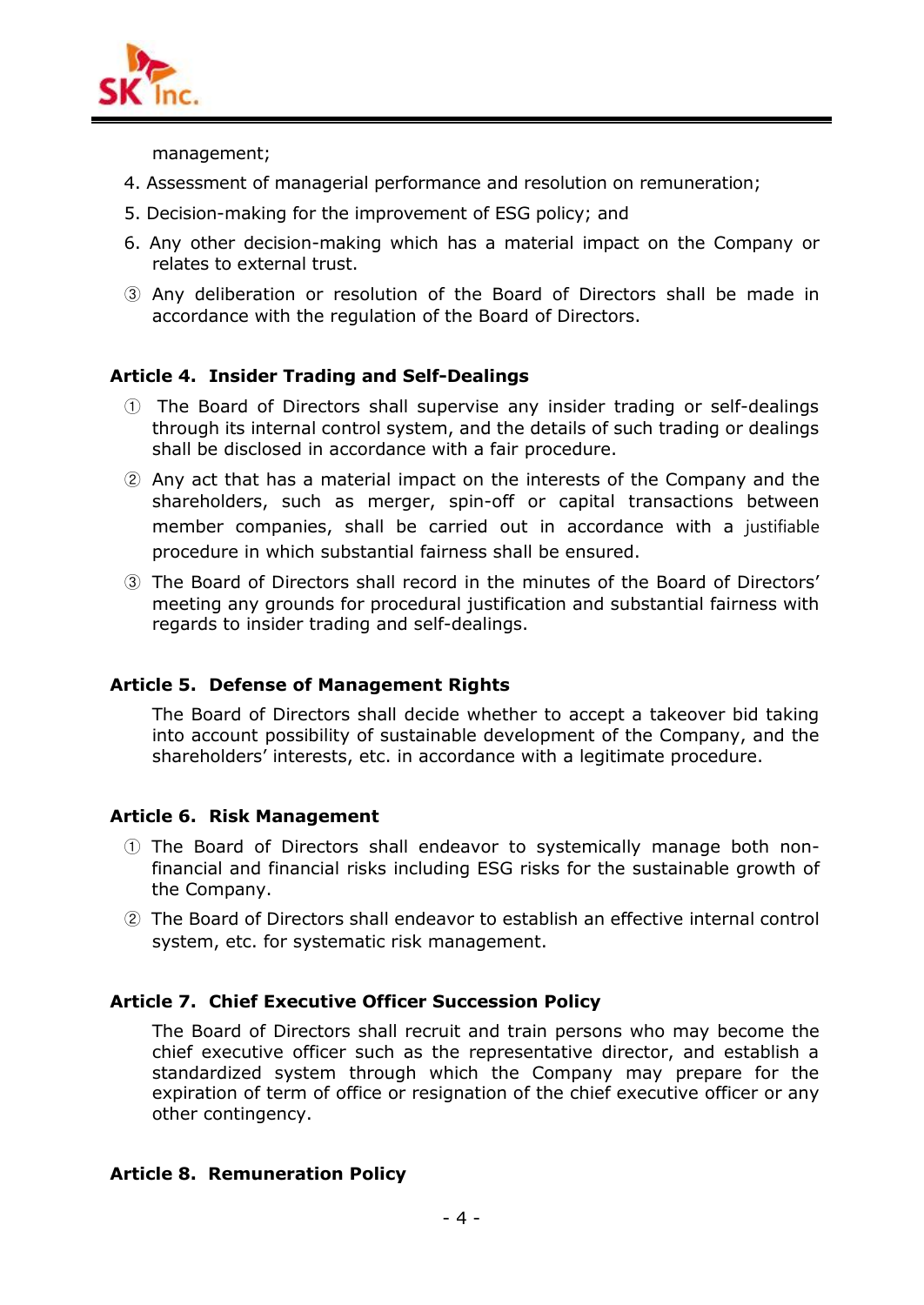

The Board of Directors shall establish a remuneration policy and practice for the key management, including the representative director, in line with the Company's sustainable growth and long-term interests of the shareholders.

## **Article 9. Assessment**

- ① The Board of Directors shall establish a specific procedure to assess the Board of Directors and the key management, including the representative director, and shall undertake assessment based on fair standards and objective indices.
- ② The Board of Directors shall use assessment results for the composition and improvement in operation of the Board of Directors.

## **Article 10. Relationship with Member Companies**

- ① The Board of Directors, if deemed that it is necessary to achieve the managerial goal and sustainable development of the Company, may voluntarily decide to mutually share and cooperate with SK group member companies.
- ② If the Board of Directors has decided to share and cooperate with SK group member companies, the Company may voluntarily use infrastructure provided by SK group, and the Board of Directors shall endeavor for the survival and improvement of value of SK group, including the Company.

## **CHAPTER 2. ROLES AND RESPONSIBILITIES OF DIRECTORS**

## **Article 11. Roles of Directors**

- ① The directors shall perform their duties with the duty of care of a good manager and shall always seek to achieve results in the best interest of the Company and the shareholders.
- ② The directors shall make reasonable decisions based on sufficient information by devoting adequate time and effort.
- ③ The directors shall thoroughly review any materials related to any pending issue at the Company and regularly attend the Board of Directors' meeting.
- ④ The directors may, if necessary, ask the management questions or give their opinions and may request for advice from outside experts.

## **Article 12. Duties and Responsibilities of Directors**

- ① The directors may not divulge or use for their own interests or those of any third party any confidential information of the Company acquired during the performance of their duties.
- ② The directors may not exercise their authority for their own interests or those of any third party. performance or their duties.<br>The directors may not exercise their authority for their own interests or those<br>of any third party.<br>The directors shall indemnify the Company in the event they violate the<br>relevant laws, regula
- ③ The directors shall indemnify the Company in the event they violate the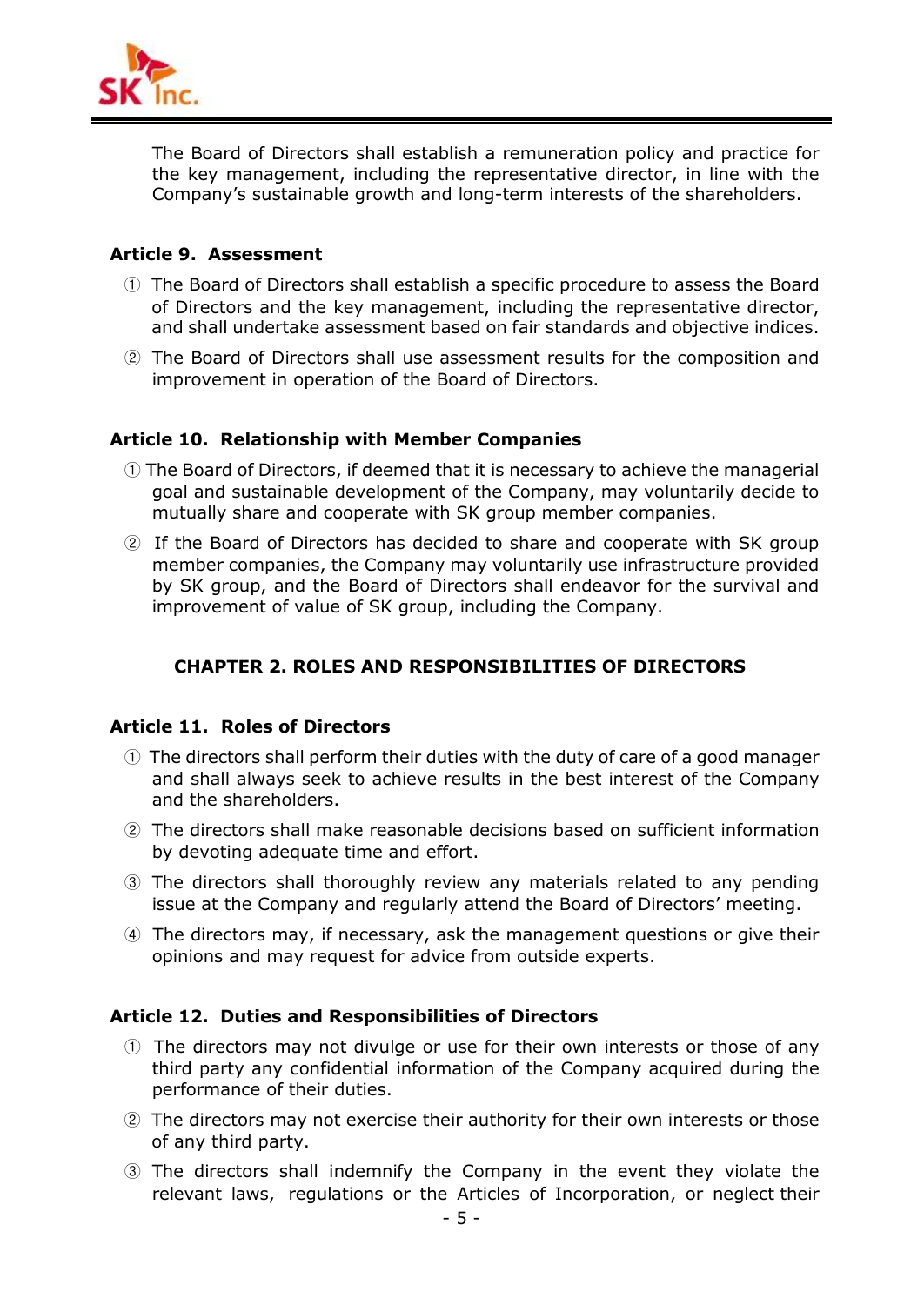

duties. In such a case, the directors shall also indemnify any third party in case of willful misconduct or gross negligence on their part.

- ④ The business judgment of directors shall be respected as long as they have collected, and prudently and sufficiently reviewed reasonably reliable materials and information during the process of making such business judgment, and performed their duties in the manner believed to be in the best interests of the Company based on reasonable judgment made in good faith.
- ⑤ The Company may subscribe to indemnification liability insurance for the directors at its expense in order to secure effectiveness in claiming liabilities against the directors and to recruit competent persons as directors.

## **CHAPTER 3. COMPOSITION OF THE BOARD OF DIRECTORS**

## **Article 13. Adequate Size of the Board of Directors**

The size of the Board of Directors shall be adequate for effective and prudent discussions and decision-making and shall be comprised of a sufficient number of directors to ensure that the committees under the Board of Directors are substantially activated.

## **Article 14. Adequate Number of Outside Directors**

The Board of Directors shall include outside directors who can function independently from the management and the controlling shareholders (hereinafter, any persons, including individuals, corporations, institutional investors and any other shareholders, who have a substantial influence over major managerial matters of the Company, such as appointment/dismissal of officers, regardless of their shareholding ratio), and their number shall be adequate to enable the Board of Directors to maintain substantial independence from the management and the controlling shareholders and supervise and hold in check the process of making managerial decisions.

## **Article 15. Expertise of the Board of Directors**

The Board of Directors shall be comprised of competent directors with expertise and knowledge adequate for the Company, who can substantially contribute to the management of the Company.

## **Article 16. Diversity of the Board of Directors**

- ① The Board of Directors shall be comprised of directors whose knowledge, experience, capabilities, and gender are diverse and harmonized to fulfill its roles and responsibilities.
- ② The Board of Directors, by securing diversity, shall share various perspectives and make an objective decision through effective discussions.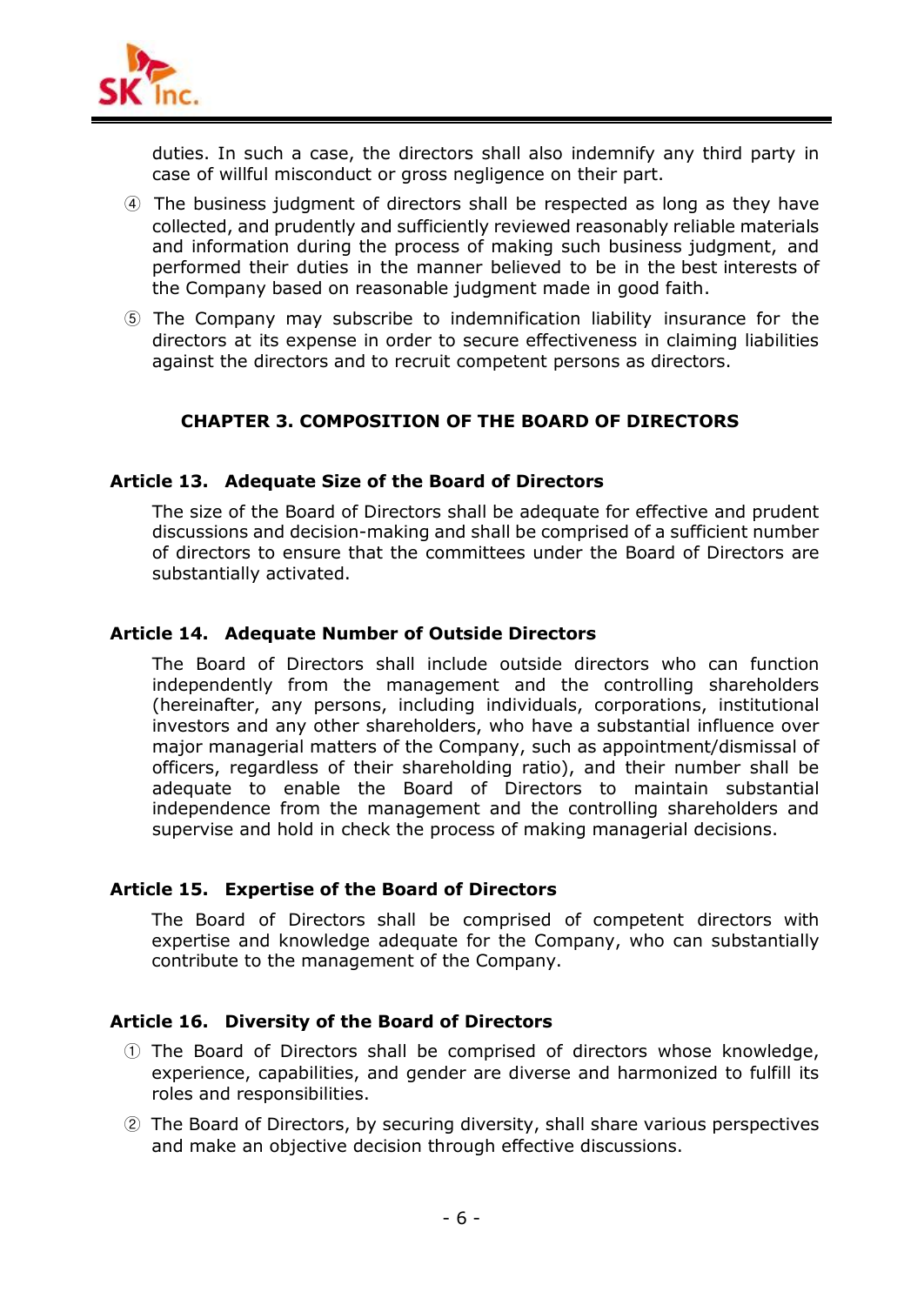

## **CHAPTER 4. OUTSIDE DIRECTORS**

## **Article 17. Independence of Outside Directors**

- ① The outside directors shall be capable of making decisions independent of the management and the controlling shareholders.
- ② The outside directors shall endeavor to make independent decisions without being influenced by the management and the controlling shareholders.

## **Article 18. Disclosure of Independence of Outside Directors**

- ① The outside directors shall, when accepting appointment, submit to the Company confirmation that they do not have any significant relationship with the Company.
- ② The Company shall confirm and disclose that candidates for outside directors do not have any significant relationship with the Company.
- ③ When a change is made to the confirmation specified in Paragraph 1 following the appointment of an outside director, the outside director shall immediately submit an amended confirmation, and the Company shall disclose this confirmation.

## **Article 19. Prohibition on Excessive Concurrent Offices and Competitive Transactions**

- ① The outside directors shall not excessively hold concurrent positions in order to ensure faithful performance of their duties.
- ② The outside directors may not carry out financial transactions related to the businesses conducted by the company where they hold the position of the outside director and may not hold the position of the outside director in other companies within the same field.

## **Article 20. Performance of Duties**

- ① The outside directors shall devote sufficient time to collect information related to any matters to be decided upon in performing their duties, and thoroughly review materials provided by the Company.
- ② In the event the materials provided by the Company are insufficient, the outside directors shall obtain and review necessary materials by themselves, such as browsing books or any relevant documents.
- ③ The outside directors shall endeavor to obtain necessary information from various stakeholders within and outside the Company including the shareholders, and collect a variety of opinions about the management of the Company.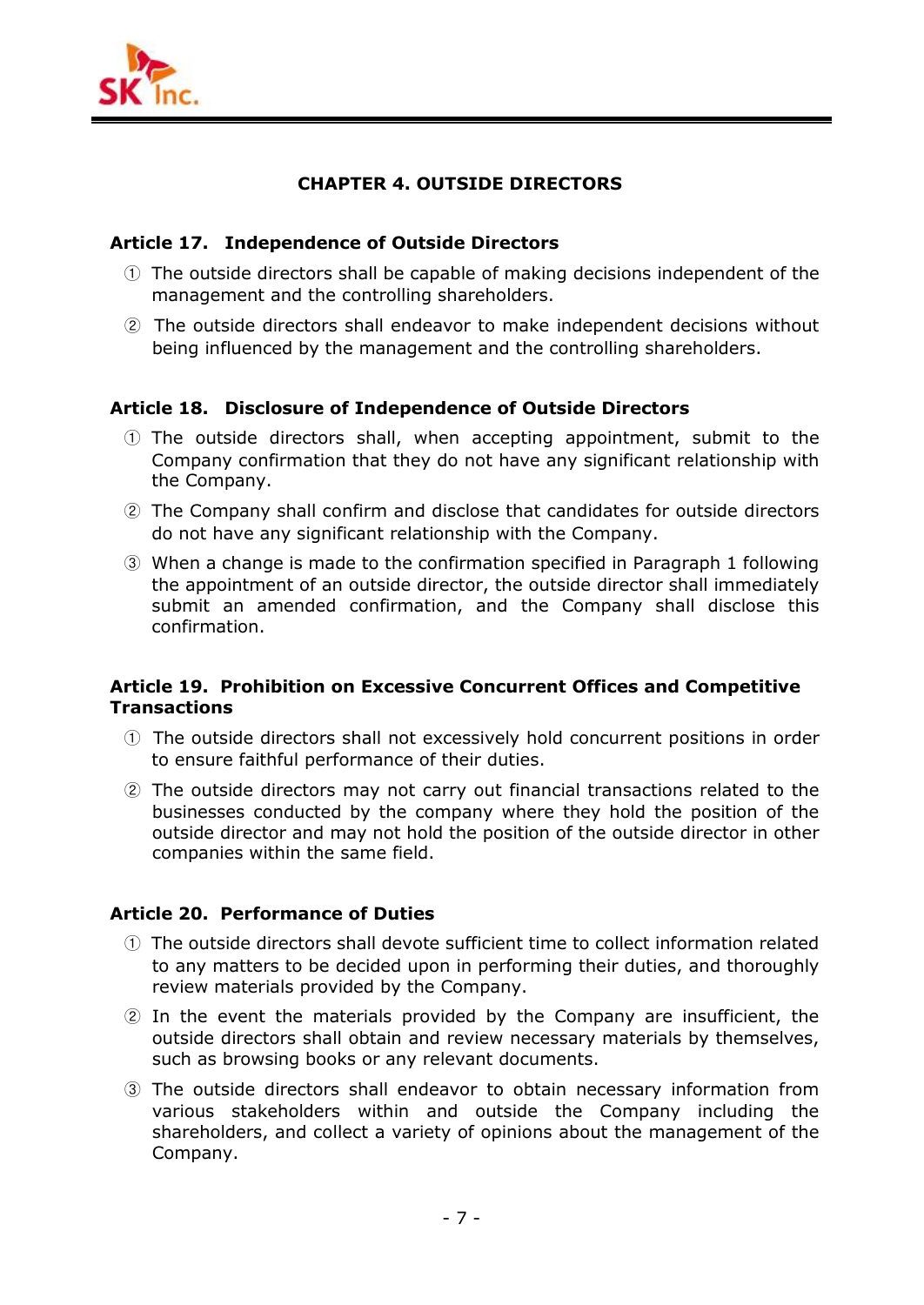

## **Article 21. Provision of Information to Outside Directors**

- ① The management, including the chief executive officer, shall provide sufficient information in a timely manner to ensure that the outside directors obtain accurate information about the management status of the Company. In particular, when a meeting of the Board of Directors is held, the management shall provide relevant information in advance in order for the outside directors to thoroughly review the agenda to be presented at the meeting.
- ② The outside directors may request a person in charge of to provide necessary information for performance of their duties in order to present opinions about the Company's managerial goal or decision of strategy.
- ③ The Company may designate a department to respond to the outside directors' information request.

## **Article 22. Assistance from External Experts**

The outside directors may request for assistance or advice from the employees, officers or outside experts in accordance with the appropriate procedure, if necessary, at the Company's expense to the extent reasonable.

## **Article 23. Provision of Sufficient Education Opportunities**

- ① The Company shall provide sufficient education opportunities to ensure that the directors can effectively perform their roles.
- ② The directors shall receive training on a regular basis for effective performance of their duties and shall devote sufficient time and effort for clear understanding of their duties and desirable performance thereof.
- ③ Any newly appointed director shall participate in training on duties and governance structure of the Company, which is to be provided immediately after his/her appointment.

## **Article 24. Governance Committee and Senior Outside Director**

- ① The Company shall maintain the Governance Committee comprised only of outside directors, and the chairperson of the Governance Committee shall be the Senior Outside Director who represents the outside directors.
- ② The Senior Outside Director shall perform the following duties:
	- 1. Duties necessary to ensure independence of outside directors and to hold the representative director and inside directors in check;
	- 2. Duties necessary to enhance the roles and responsibilities of outside directors; and
	- 3. Preside at meetings or committees comprised only of outside directors, and collect the opinions of outside directors.

## **Article 25. Communication between Outside Directors and Management**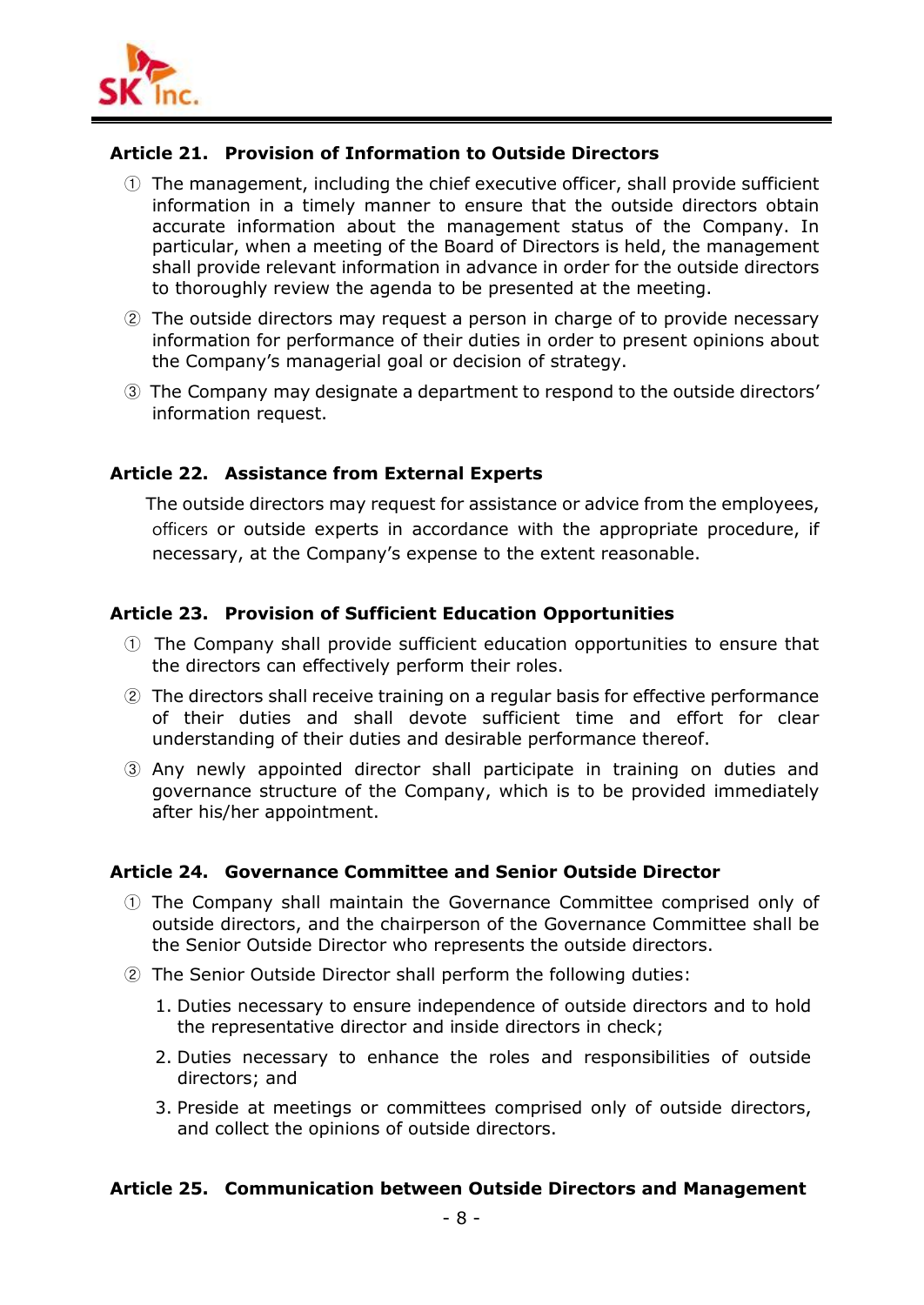

The Company shall endeavor to provide outside directors and the management with opportunities to regularly discuss managerial matters.

## **CHAPTER 5. OPERATION OF THE BOARD OF DIRECTORS**

## **Article 26. Regular Meeting of the Board of Directors**

- ① In principle, the Board of Directors meeting shall be held on a regular basis, at least once every month.
- ② For the effective operation of the Board of Directors, the Company shall schedule the regular Board of Directors' meeting for the entire year in advance.

## **Article 27. Operation of the Board of Directors**

- ① The Board of Directors shall provide every director with an equal opportunity to state his/her opinions.
- ② In the event any director is unable to physically attend the Board of Directors' meeting, the Board of Directors shall enable the director to participate in the meeting through means of remote communication (audio only or audio together with video).
- ③ The Company shall prepare the minutes of its every meeting and maintain and keep the details thereof.

## **Article 28. Roles of the Chairperson of the Board of Directors**

- ① The chairperson of the Board of Directors shall continuously monitor whether the Company is establishing a transparent and sound governance structure, and shall seek measures to develop its governance structure.
- ② The chairperson of the Board of Directors shall encourage proactive discussions and lead the Board of Directors in a constructive manner, and support the outside directors in order to enable them to participate in decision-making based on accurate and timely information.
- ③ The chairperson of the Board of Directors shall endeavor to build constructive relationships between directors, and between directors and the management, and may seek and propose to the Company measures through which each director can readily find necessary information for decision-making in a timely manner.

## **Article 29. Delegation of Authority of the Board of Directors**

The Board of Directors may delegate its authority to the representative director or the committees under the Board of Directors to the extent that it does not violate the relevant laws, regulations or the Articles of Incorporation.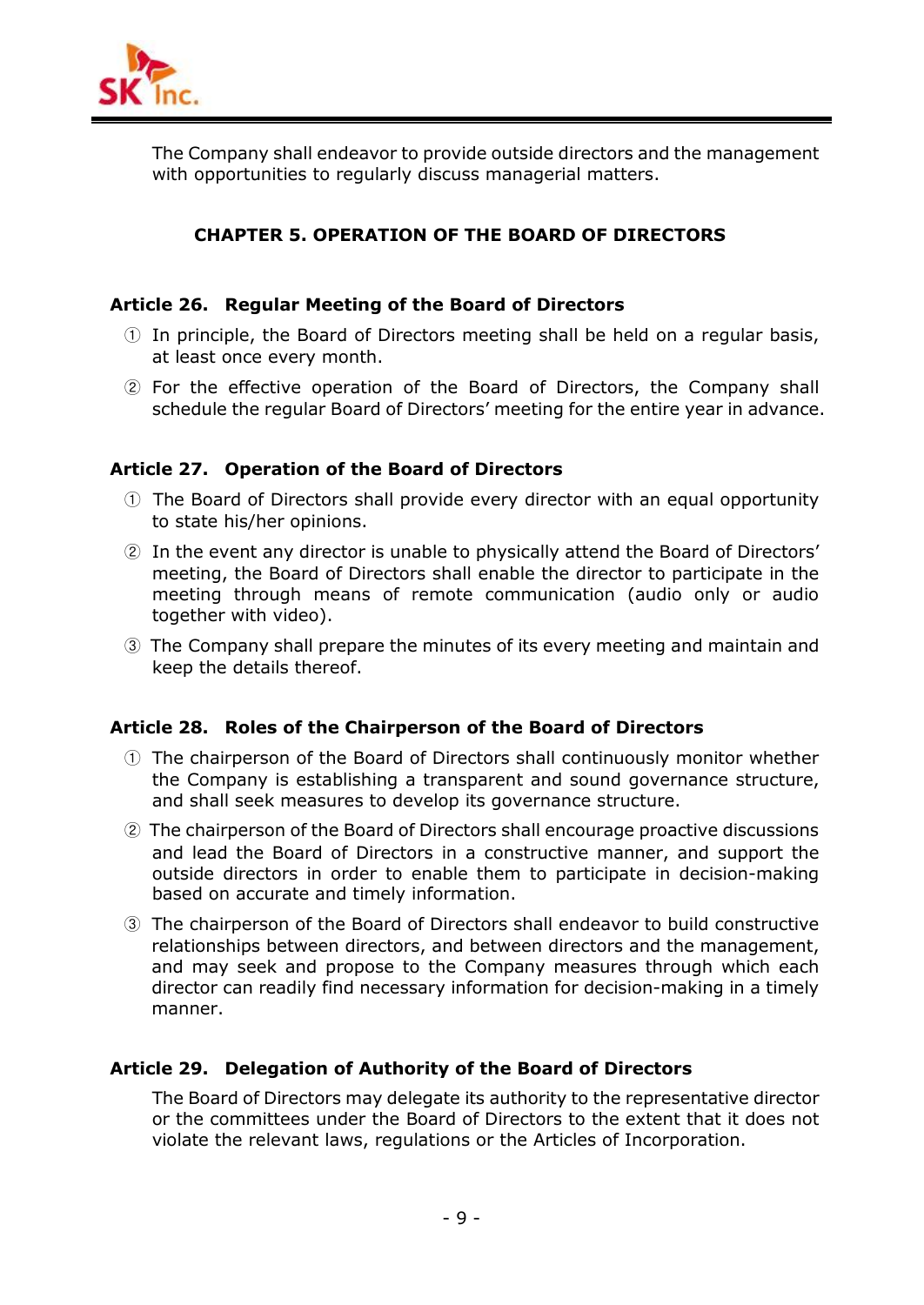

## **CHAPTER 6. COMMITTEES UNDER THE BOARD OF DIRECTORS**

## **Article 30. Establishment and Operation of Committees under the Board of Directors**

- ① The Board of Directors may establish under the Board of Directors committees with adequate number of members to perform certain roles and functions in order to enhance expertise and efficiency in performing duties.
- ② The committees under the Board of Directors shall be comprised of a majority of outside directors to ensure independence.
- ③ The outside directors may not serve on more than three (3) committees to devote sufficient effort and time to any activities of the Board of Directors.

#### **Article 31. Roles of Audit Committee**

The Audit Committee shall oversee whether the directors and the management carry out their duties in a legitimate and reasonable manner.

#### **Article 32. Roles of Nomination and Compensation Committee**

The Nomination and Compensation Committee shall recommend candidates for the outside directors to be appointed by the general meeting of shareholders, assess the representative director and review whether to have the representative director remain in office based on its assessment, and review whether the remuneration of the outside directors is reasonable.

## **Article 33. Roles of Governance Committee**

The Governance Committee shall raise, identify, and discuss various issues relating to the improvement of the Company's governance structure.

#### **Article 34. Roles of ESG Committee**

The ESG Committee shall review and analyze strategies and major matters relating to environment, social value, and corporate governance in making managerial decisions of the Company.

## **PART 2. SHAREHOLDERS**

#### **CHAPTER 1. RIGHTS OF SHAREHOLDERS**

#### **Article 35. Rights of Shareholders**

① The fundamental rights of the shareholders may not be deprived of or restricted by the Articles of Incorporation, the general meeting of shareholders or a resolution of the Board of Directors.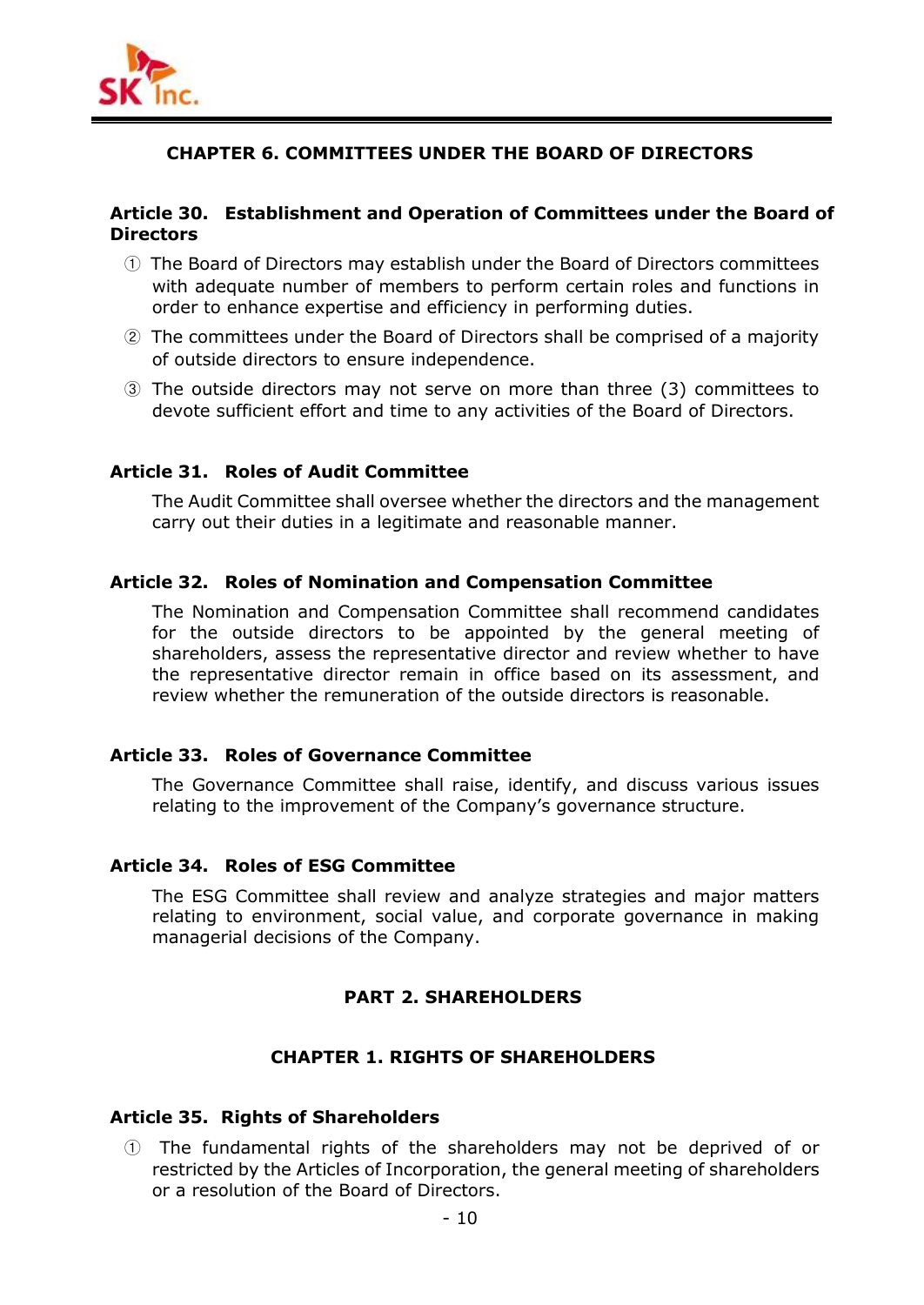

- ② The shareholders, as the owners of the Company, may receive the Company's dividends or its remaining property, and exercise their voting rights at the general meeting of shareholders.
- ③ The shareholders are entitled to receive sufficient information from the Company in a timely manner, which is necessary for exercising their rights, and the Company shall faithfully respond to the shareholders' request for information to the extent there is no legitimate cause to not respond.

## **Article 36. Protection of Shareholders' Rights**

- ① The Company shall ensure that each shareholder has one vote for each share he/she/it owns, and restriction on voting rights of certain shareholders shall be imposed restrictively in accordance with the relevant laws and regulations.
- ② Any matter bringing significant changes to the existence of the Company and the shareholders' rights shall be determined at the general meeting of shareholders in a manner ensuring the shareholders' rights to the maximum extent possible.
- ③ The Board of Directors shall endeavor to ensure that any shareholder opposed to any important structural change, such as merger or substantial business transfer, is entitled to exercise his/her/its appraisal right based on the fair value reflecting the actual value of his/her/its interest as stipulated in the relevant laws and regulations.

## **Article 37. Responsibilities of Shareholders, etc.**

- ① Each shareholder shall endeavor to exercise his/her/its voting rights proactively for the development of the Company by acknowledging that his/her/its exercise of voting rights can affect the management of the Company.
- ② In the event the controlling shareholders infringe the rights of any non controlling shareholders by an act contrary to the interests of the Company and all shareholders, the controlling shareholders shall bear any corresponding liabilities.
- ③ The Company shall ensure minority shareholders' exercise of rights to prevent the controlling shareholders from abusing control and to protect the interests of all shareholders.

## **CHAPTER 2. GENERAL MEETING OF SHAREHOLDERS**

## **Article 38. Subject and Agenda**

① The Company shall endeavor to ensure that various subjects are presented as agenda for discussions, such as ESG management, at the general meeting of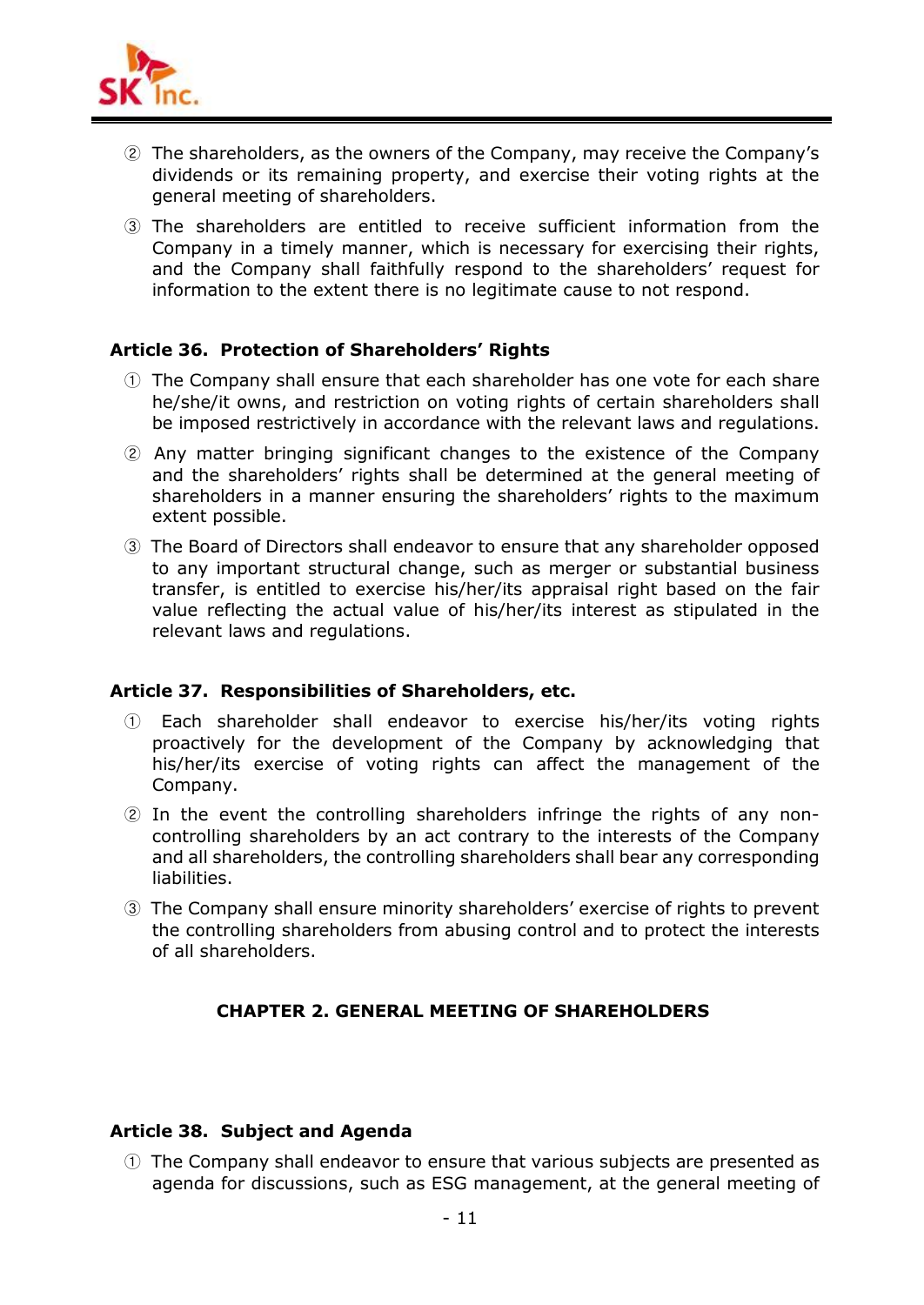

shareholders.

② The Company shall provide the shareholders with sufficient explanation about the agenda and opportunities to ask questions before there is a resolution on the agenda at the general meeting of shareholders, unless any shareholder intends to interrupt the meeting or ask repetitive or unreasonable questions.

## **Article 39. Date, Time and Place, etc.**

- ① The Company shall provide the shareholders in advance with sufficient information on the agenda to ensure that the shareholders may review the agenda before the meeting.
- ② The Company shall determine the date, time and place of the general meeting of shareholders to ensure that as many shareholders as possible can attend the meeting, and shall notify the shareholders of the date, time and place of the meeting in writing or electronic form sufficiently in advance.

## **Article 40. Appointment of Directors**

- ① The Company shall endeavor to gather as many opinions of the shareholders as possible in selecting candidates for directors and appointing directors.
- ② The Company shall separately appoint at least one (1) member of the Audit Committee apart from the other directors to enhance independence of the Audit Committee.

## **PART 3. AUDIT**

## **CHAPTER 1. INTERNAL AUDIT**

#### **Article 41. Enhancement of Independence and Expertise of Audit Committee**

- ① The Audit Committee shall be comprised of at least three (3) members to smoothly perform functions as a committee, and all the members of the Audit Committee shall be comprised of outside directors to ensure objectivity and independence.
- ② The members of the Audit Committee shall not be entitled to receive any compensation, other than the remuneration as directors, to conduct their duties independent of the management and the controlling shareholders.
- ③ In order to enhance the expertise of the Audit Committee, all the members of the Audit Committee shall have fundamental knowledge on conducting an audit, and at least one (1) of the members shall have specialized insight in conducting an audit.
- ④ Members of the Audit Committee shall receive education on audits on a regular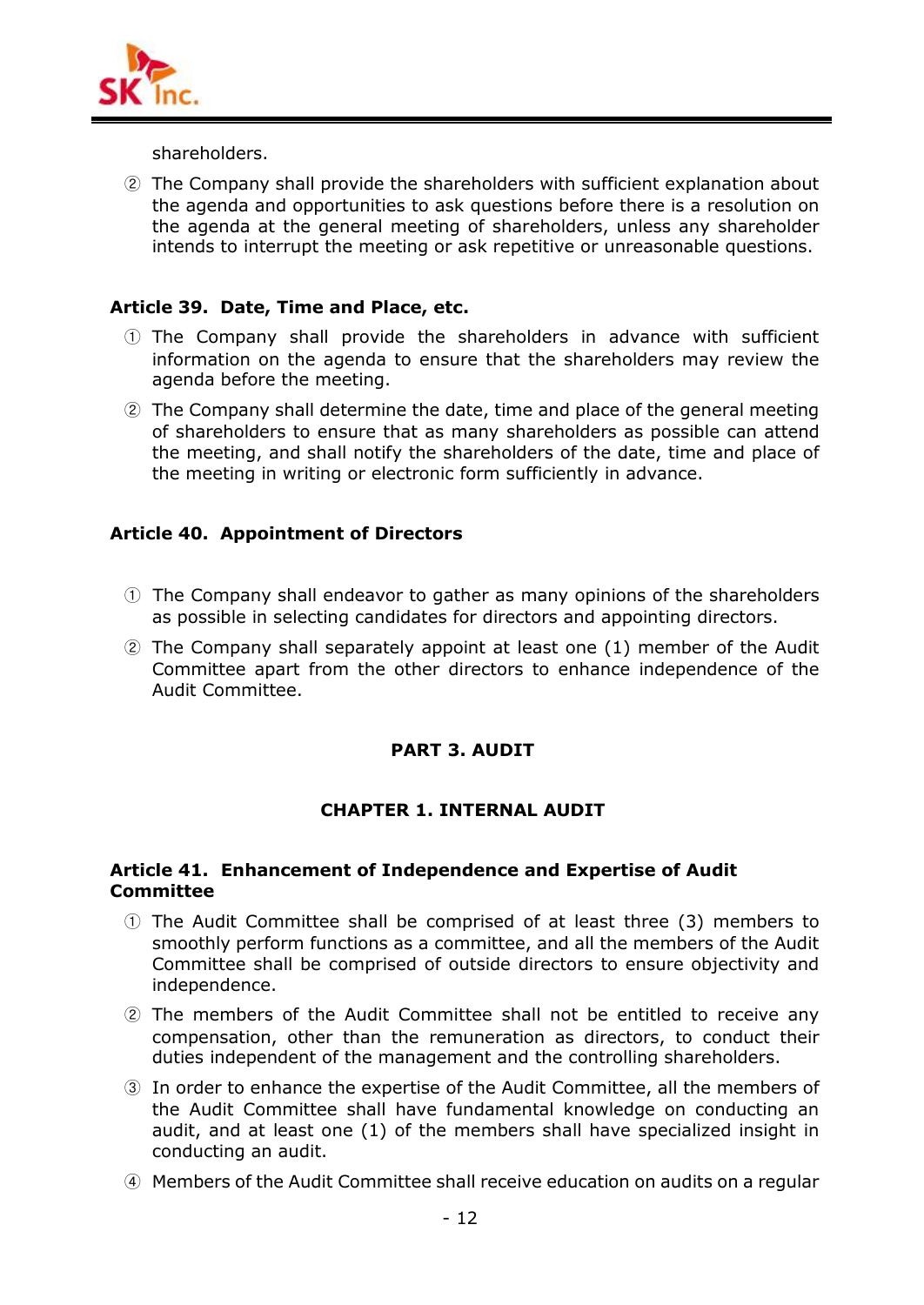

basis.

## **Article 42. Operation of the Meeting of Audit Committee**

- ① The Audit Committee shall hold a meeting at least once every quarter to ensure effectiveness of the quarterly reporting system.
- ② The chairperson of the Audit Committee may request the management, financial officer, head of the internal audit department, and the independent auditor to attend the Audit Committee's meeting, and may engage any related external personnel to participate in the meeting depending on the agenda.

## **Article 43. Right of Access to Information, etc.**

- ① Members of the Audit Committee may freely access any information necessary for conducting the audit for faithful performance of their duties.
- ② Apart from Paragraph 1, members of the Audit Committee shall endeavor to collect information from and exchange opinions with the management, the internal audit department, and the independent auditor through individual contact.
- ③ The Audit Committee may request for cooperation from officers and/or employees or independent auditor or request for assistance or advice from accountants, attorneys, or other outside experts during the performance of duties.

## **CHAPTER 2. INDEPENDENT AUDIT**

## **Article 44. Maintenance of Independence of Independent Auditor**

The Company shall ensure legal and substantial independence of the independent auditor from the Company, the management, the controlling shareholders, and the Company's consolidated parent company and subsidiaries.

#### **Article 45. Independent Auditor's Attendance at the General Meeting of Shareholders**

The Company shall engage the independent auditor to participate in the general meeting of shareholders and provide sufficient answer and explanation if the shareholders have any question on the presented audit report.

## **Article 46. Communication with Independent Auditor**

- ① The Audit Committee shall discuss the status of independent audit with the independent auditor from time to time, and review and discuss major matters confirmed by the independent auditor during the performance of its duties.
- ② The Audit Committee shall discuss major matters relating to independent audit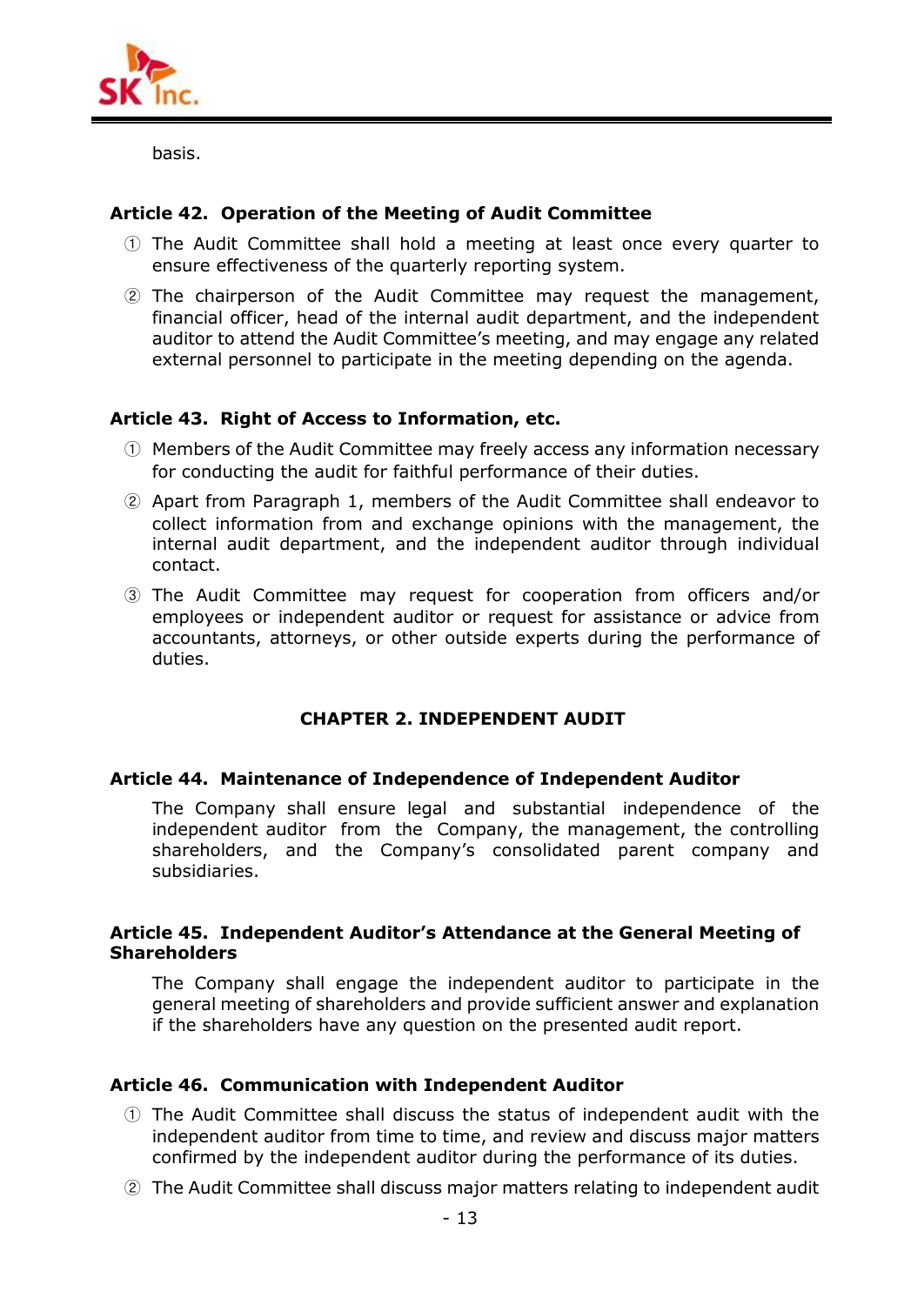

with the independent auditor at least once every quarter without the presence of the management.

## **PART 4. COMMUNICATION WITH SHAREHOLDERS AND STAKEHOLDERS**

#### **Article 47. Direct Communication with Shareholders and Stakeholders**

- ① The Board of Directors and the management shall pay attention to any requests or concerns of the shareholders and stakeholders in order to contribute to the Company's sustained and stable growth, and shall, if necessary, endeavor to directly communicate with the shareholders and stakeholders about various subjects including ESG management.
- ② The Board of Directors shall appoint at least one (1) shareholder liaison member among the outside directors, in order to facilitate communication with, and protect the rights and interests of, the shareholders and stakeholders of the Company.
- ③ The shareholder liaison member shall share with the Board of Directors any opinions he/she gathered through communication with the shareholders and stakeholders to ensure that such opinions are taken into consideration in the decision-making process.

#### **Article 48. Information Disclosure**

- ① The Company shall endeavor to equally provide all shareholders with any information about the Company that may have influence on the Company's enterprise value.
- ② The Company shall endeavor to proactively respond to stakeholders' request for information to the extent permitted by the relevant laws and regulations to ensure the Company's sustainable growth and happiness of stakeholders.
- ③ The Company may disclose or publicly announce any matters that have or may have significant influence on the decision-making of the shareholders and stakeholders, in addition to those required to be disclosed under the relevant laws and regulations, unless such matters are confidential information.

## **Article 49. Accessibility to Disclosure**

- <sup>①</sup> The Company shall post on its website any information it intends to disclose, such as business reports, audit reports, sales reports, and company presentation materials, to ensure that anyone can easily access the disclosure.
- ② The Company shall make the disclosure easy to understand in as simple terms as possible.

## **Article 50. Designation of Officer in Charge of Disclosure, etc.**

① The Company shall effectively discharge disclosure obligations by designating an officer in charge of disclosure, and shall establish an internal information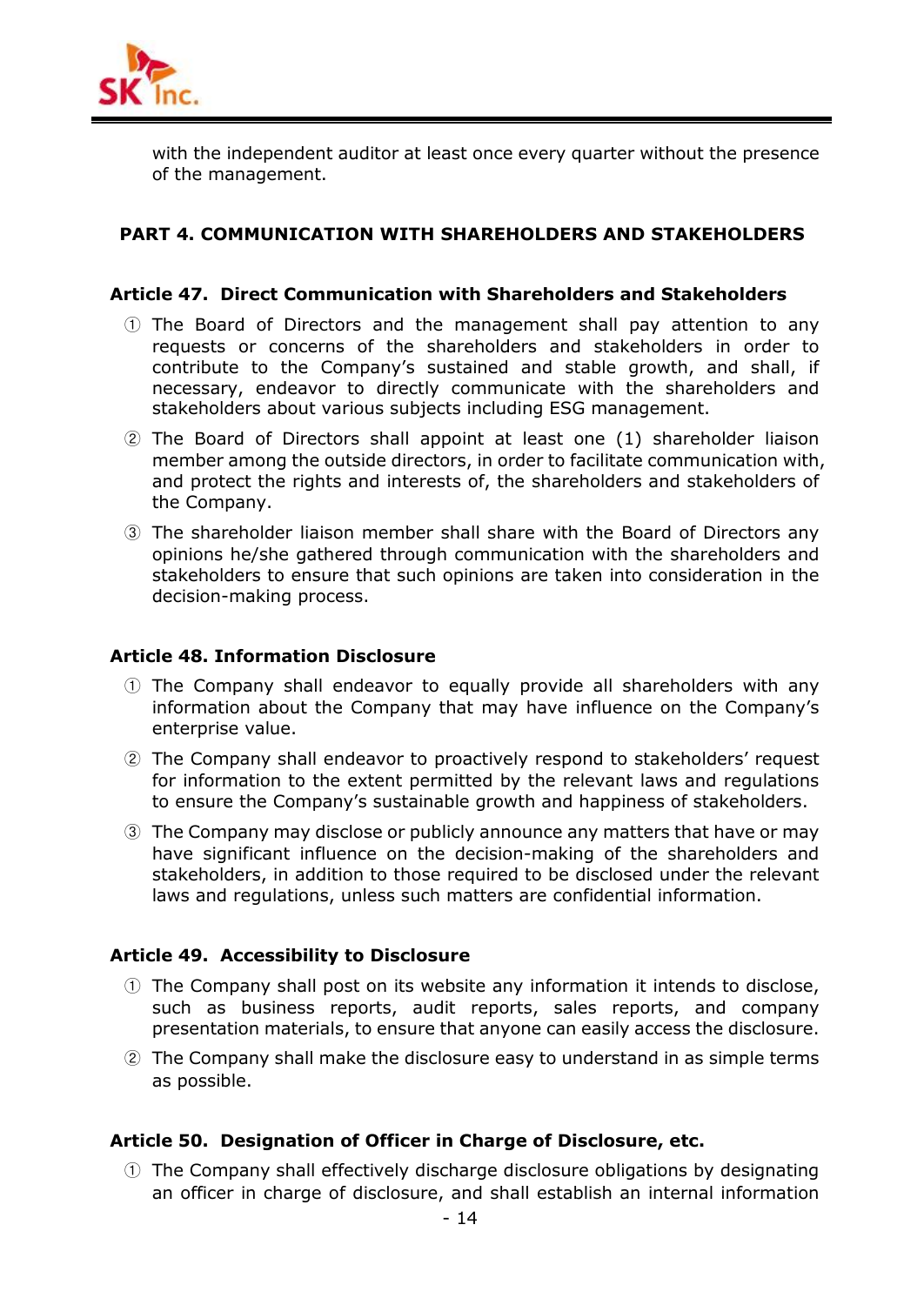

delivery system through which the Company's important information can be delivered swiftly to the officer in charge of disclosure.

② The Company shall have the officer in charge of disclosure receive training on disclosure obligations.